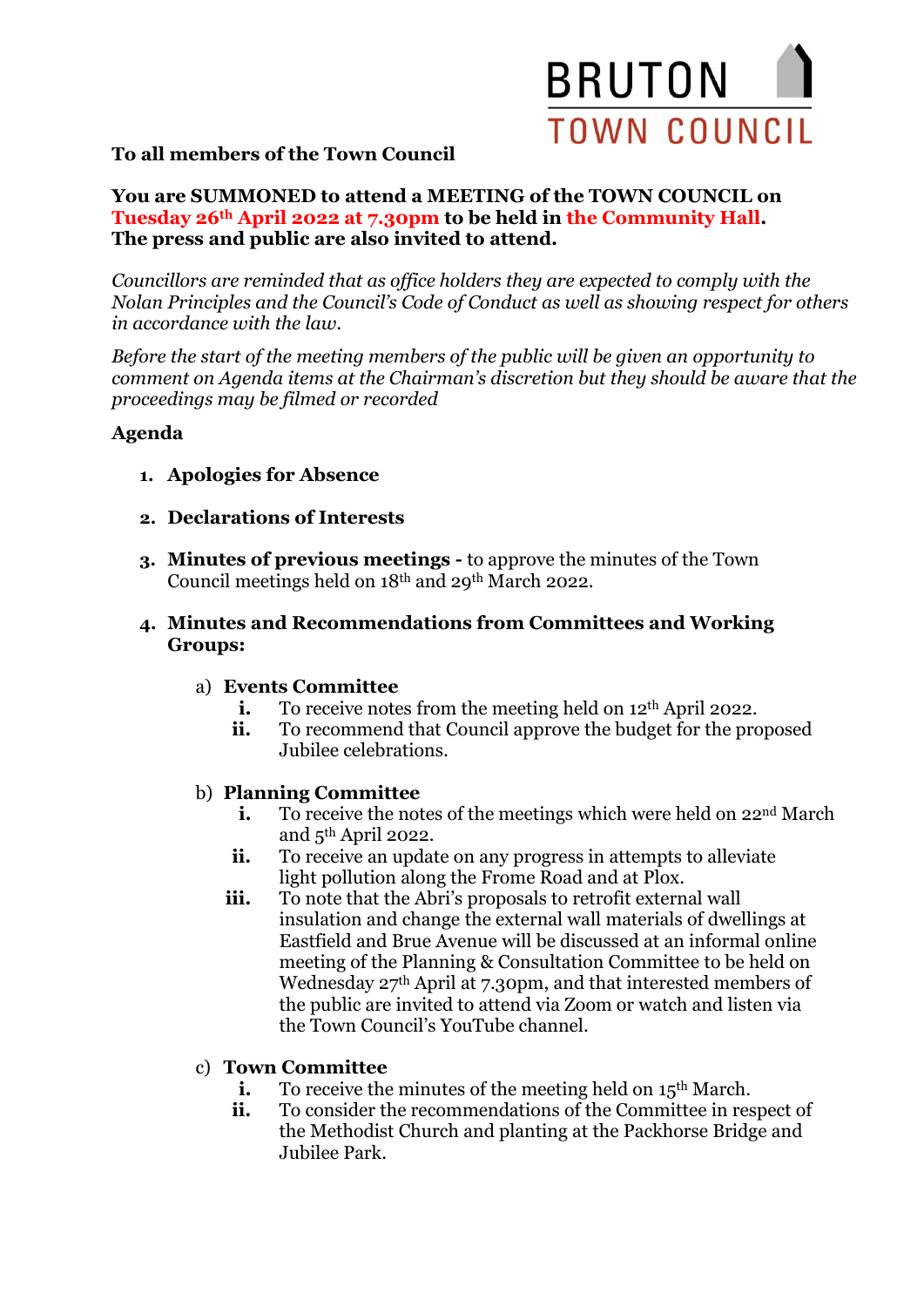- **iii.** To consider the recommendations of the Committee and the Abbey Ponds Working Group in respect of scrub clearance timing, tools and volunteers and that a formal letter of thanks be send by the Mayor to the retiring Chair of the Working Group.
- d) **Abbey Ponds Working Group -** To receive the notes of the meetings held on 7<sup>th</sup> December 2021 and 4<sup>th</sup> April 2022.
- e) **Bruton Primary School Pedestrian Access Working Group -** To receive notes of the Group meeting held on 1st April 2022.

### f) **Climate and Ecological Emergency Working Group**

- **i.** To receive notes from the meeting of 4<sup>th</sup> April 2022.
- **ii.** To note and agree the recruitment of two new group members.
- g) **Footpaths Working Group -** To receive notes of the Group meeting of 5th April 2022.

### h) **Jubilee Park Development Programme Working Group**

- **i.** To receive the notes of the meeting held on 22<sup>nd</sup> March 2022.
- **ii.** To consider the Group's recommendations in respect of tree planting, landscaping tenders, the hoggin path by the pavilion, and a Jubilee Beacon.

### i) **Retrofit Working Group**

- **i.** To receive notes of the meetings of 18<sup>th</sup> March and 22<sup>nd</sup> April 2022.
- **ii.** To consider the future of the project including staffing arrangements.
- **5. District and County Councillors –** to receive reports from District Councillor Lucy Trimnell and County Councillor Anna Groskop.

# **6. Station Road car park**:

- **i.** To receive a written report on the current position with regards to the Market Towns Investment Group (MTIG) grant funding and works timeline and resolve how to proceed.
- **ii.** To resolve whether to submit the prepared planning application for the construction works.
- **7. The Castle public house**  To consider whether to request that a Moratorium on the sale be invoked.
- **8. Royal Jubilee**  to consider any plans for the celebration.
- **9. Bank Reconciliations** to note the bank reconciliations for all the current and deposit accounts to 31st March 2022.
- 10. Budget Position to note the budget report to 31st March 2022. *NB this is not the final year-end figures as they have not yet been finalised*
- **11. Accounts for Payment** to approve the schedule of payments (April 2022) and to note the direct debit payments.